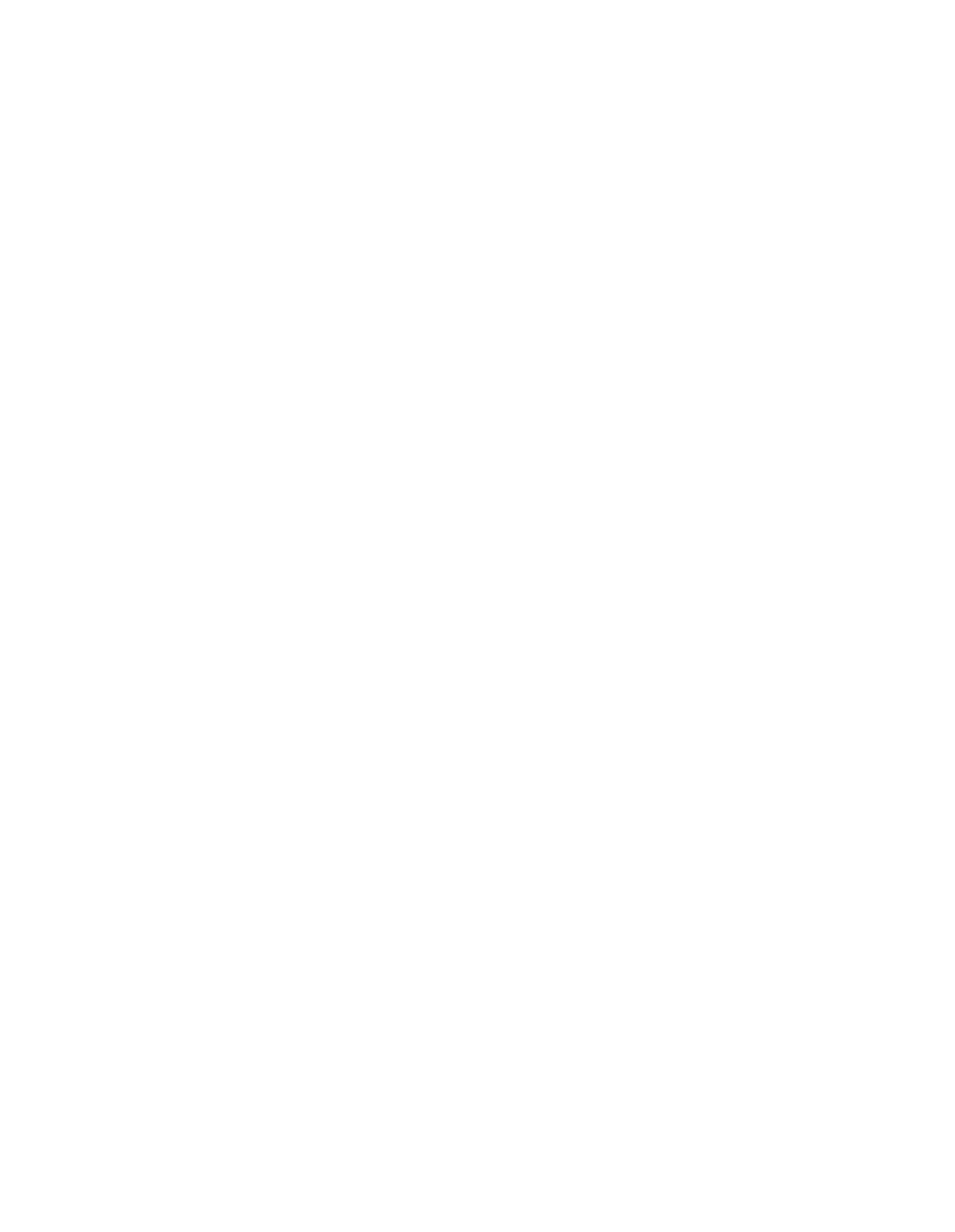## **All-Inside Meniscal Repair with the** FAST-FIX<sup>®</sup> 360 Meniscal Repair System

### Introduction

The meniscus contributes to optimal knee joint function because of its critical role in load transmission, shock absorption, joint stability, lubrication, articular cartilage nutrition, and neuromuscular proprioception. Clinical studies have demonstrated that even partial meniscectomy can lead to early joint chondrosis and arthrosis<sup>1</sup>. As a result, repair of peripheral and red/white meniscal tears is now the standard of care.

Due to the ability to predictably place vertical or horizontal mattress sutures on the femoral or tibial surfaces of the meniscus, the inside-out repair technique is considered by many surgeons to be the "gold standard" for meniscal repair. However, the inside-out technique requires a posterior incision and dissection to avoid neurovascular complications, thereby adding morbidity and operative time to the procedure. The technique also requires a trained assistant to retrieve and tie the repair sutures.

The outside-in repair technique was introduced in an attempt to eliminate the need for a posterior incision and dissection. However, the outside-in technique offers limited access to tears in the posterior third of the meniscus and limits the surgeon's ability to perform a vertical mattress suture and place sutures on the tibial surface of the meniscus.

The all-inside arthroscopic suture-based technique has addressed many of the limitations of the inside-out and outside-in techniques. The all-inside suture-based technique has gained popularity because of the following advantages:

- The repair can be safely performed without a posterior incision.
- The technique allows easy access to tears in the posterior and middle thirds of the meniscus.
- The repair can be performed without a trained assistant.
- The technique allows vertical or horizontal mattress sutures to be inserted on the femoral or tibial surface of the meniscus.

These advantages allow for minimally invasive meniscal repair, resulting in less postoperative pain and morbidity for patients<sup>2</sup>.

#### As described by:

Charles H. Brown, Jr., MD **Medical Director** Abu Dhabi Knee & Sports Medicine Centre Abu Dhabi, United Arab Emirates

Nicholas Sgaglione, MD Associate Chairman and Program Director Department of Orthopaedic Surgery North Shore-Long Island Jewish Medical Center New Hyde Park, New York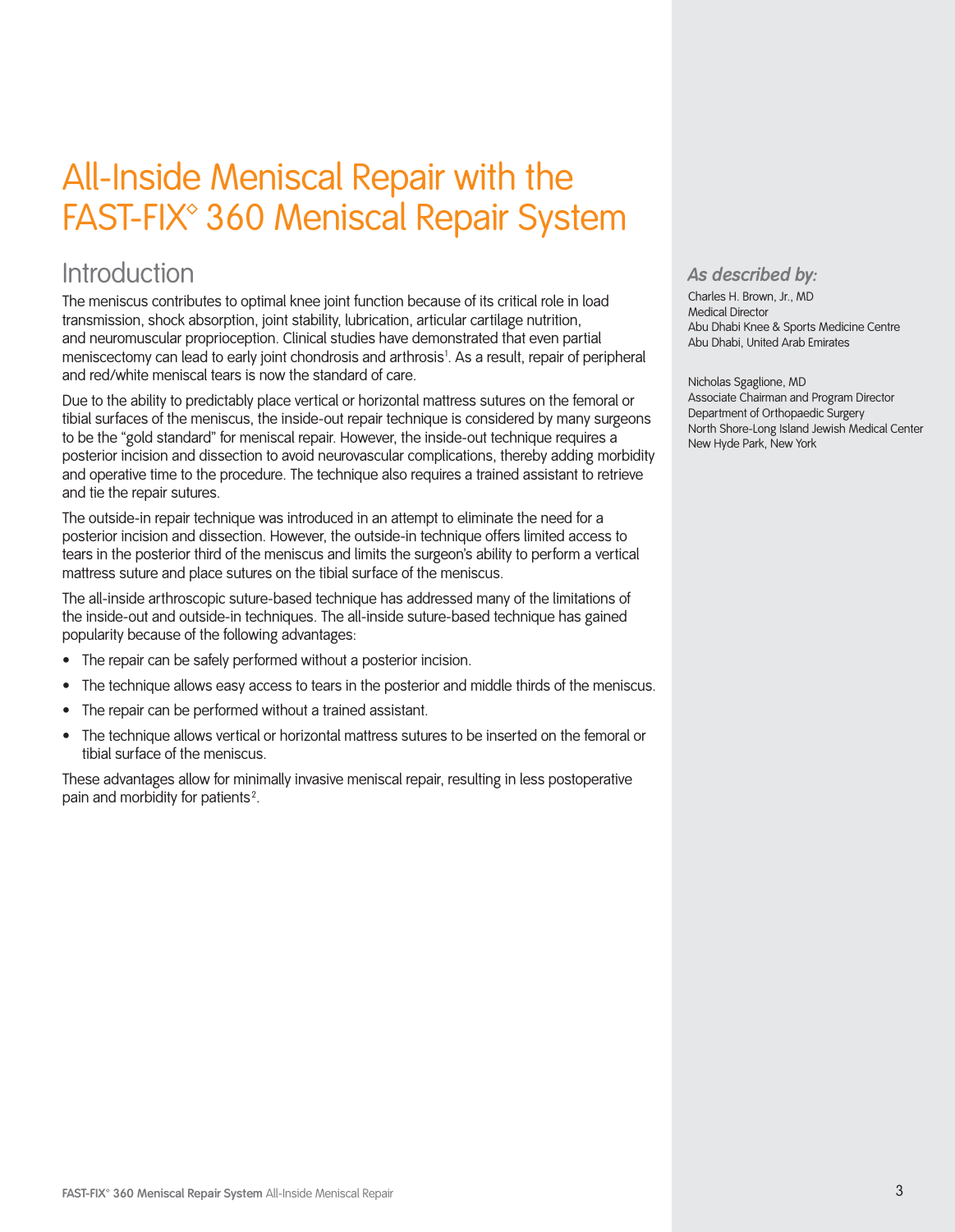### Overview

The FAST-FIX° 360 Meniscal Repair System provides a strong, reproducible, and time-saving technique for meniscal repair. Biomechanical studies have demonstrated that a vertical mattress suture performed using the FAST-FIX 360 Meniscal Repair System has biomechanical properties equal to that of a vertical mattress suture performed using the open and inside-out repair techniques. This result can be achieved without the previously mentioned disadvantages and limitations of the inside-out and outside-in repair techniques, and without the need for intra-articular knot tying. The system gives the surgeon the versatility of placing horizontal or vertical mattress sutures on the femoral or tibial surfaces of the meniscus, potentially minimizing risk to the posterior neurovascular structures.

Building on the proven clinical success of the earlier FAST-FIX and ULTRA FAST-FIX Meniscal Repair Systems' techniques, the all new FAST-FIX 360 Meniscal Repair System offers the following advantages:

- Easier and faster implant deployment with added safety features
- More controlled implant delivery
- Smaller insertion points, minimizing disruption to the meniscus
- Less needle advancement needed for implant delivery
- A built-in depth penetration limiter  $\bullet$
- Stiffer needle shaft for enhanced delivery control
- Ability to reposition the needle for optimal suture placement

As a result, the FAST-FIX 360 Meniscal Repair System (Figure 1) helps optimize the chances of a successful meniscal repair.

As with all arthroscopic procedures, adequate joint distention and visualization of the meniscus tear are essential for success. To minimize the potential for damage to neurovascular structures, it is strongly recommended that the surgeon use the built-in, adjustable depth penetration limiter to control the depth of penetration of the delivery needle. The tear is precisely assessed and the point of needle insertion from the peripheral rim is measured with a meniscal depth probe. This measurement is used to set the built-in adjustable depth penetration limiter.

Unlike the earlier FAST-FIX Meniscal Repair System, implants in the new FAST-FIX 360 Meniscal Repair System are pushed out of the delivery needle rather than being stripped away from the needle. This new delivery method minimizes the depth of needle penetration needed to successfully deploy the implants, thereby decreasing the risk of injury to nearby neurovascular structures. The FAST-FIX 360 Meniscal Repair System also employs a new ergonomically shaped 360° deployment slider which makes a "clicking" sound upon deployment of the implants. These new features provide a more controlled method to ensure proper implant deployment.

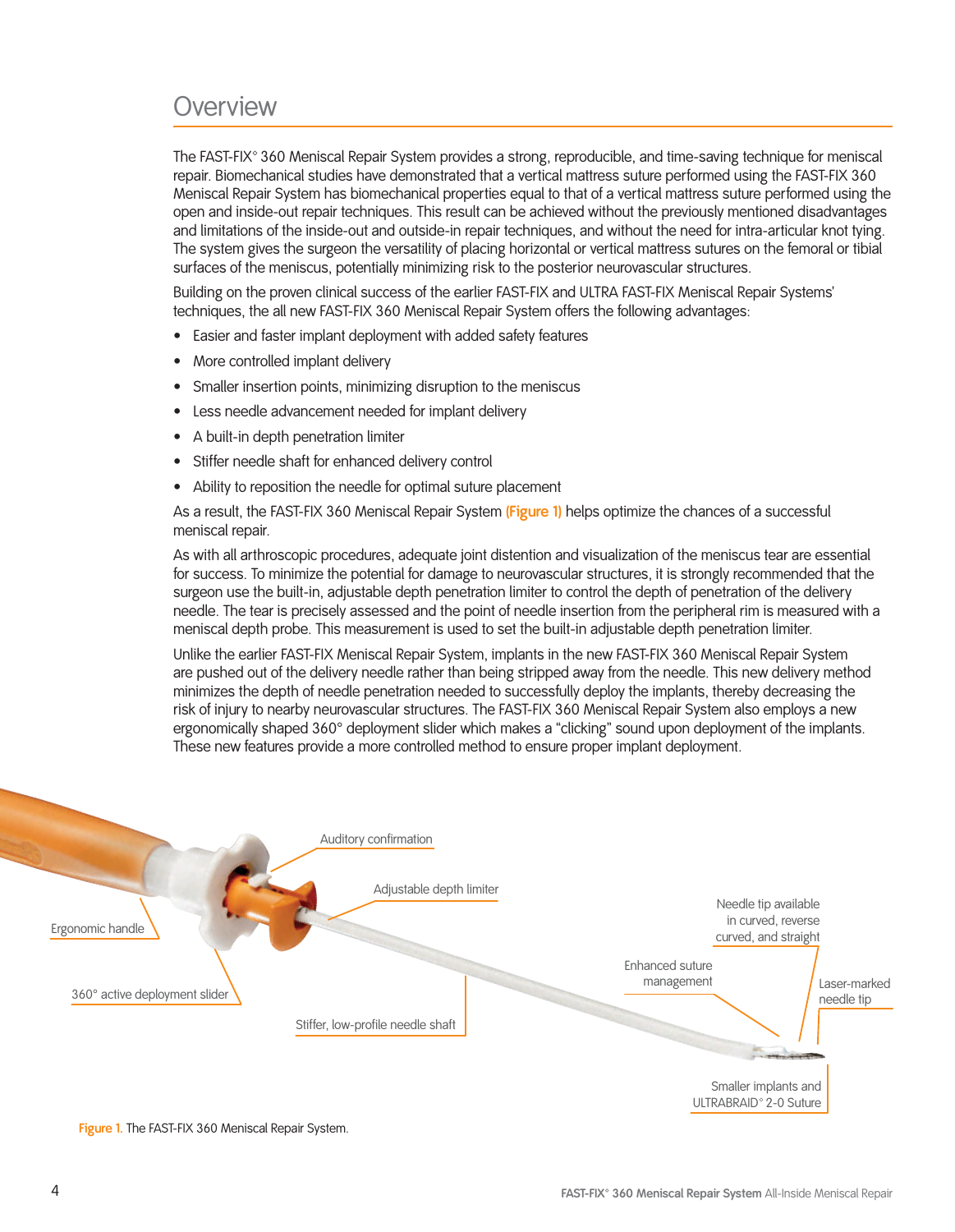### Setup

Each FAST-FIX° 360 Meniscal Repair System contains two 5 mm polymer integrated bio-inert anchors (PEEK-OPTIMA® from Invibio®) with a pretied, self-sliding knot comprised of 2-0, non-absorbable, UHMW polyethelene ULTRABRAID° Suture. The entire system is packaged in an easy-to-insert integrated delivery needle. The delivery needles are available in curved, straight, and reverse curved designs (Figure 2). The curved and reverse curved designs allow the surgeon to rotate the needle tip away from the neurovascular structures when penetrating the meniscus, further reducing the risk of neurovascular injury. The curved delivery needle is optimally shaped to allow vertical mattress sutures to be inserted on either the femoral or tibial surfaces of the meniscus. The reverse curved delivery needle is most useful for repairing tears on the tibial surface and more anterior located tears. The anchors are placed into the meniscus sequentially and are seated safely outside the capsule. The suture is then tensioned in a simple manner without the need for arthroscopic knot tying.

The built-in, adjustable depth penetration limiter is adjustable from 10 mm to 18 mm from the tip of the needle. The device comes with the depth penetration limiter preset at 18 mm. Patients with small knees, peripheral tears in the red-red zone, tears around the popliteus hiatus, and tears in the middle third of the medial meniscus may require a delivery depth less than the preset depth of 18 mm. Use of the meniscal depth probe in conjunction with the adjustable depth penetration limiter (white plastic sheath) allows controlled delivery of the implants.



Figure 2. Delivery needle designs

### Procedure Setup and Portal Placement

The operating room setup includes a lateral thigh post or leg holder to allow application of valgus stress to the knee to open the medial or lateral compartments for easier access to the tear. Use a surgical skin marker to outline the following surface landmarks: the patella, the medial and lateral borders of the patellar tendon, and the medial and lateral joint lines. Create the anterolateral portal at the level of the inferior pole of the patella as close as possible to the lateral border of the patellar tendon. Perform diagnostic arthroscopy, identify the meniscal tear, and assess its suitability for repair. Create the anteromedial portal under direct arthroscopic visualization. Insert an 18 gauge needle through the skin above the medial joint line. Adjust the needle position to allow optimal insertion of the FAST-FIX 360 delivery needle. Adjust the external starting position for the needle so that the needle can be placed perpendicular to the tear. Create the anteromedial portal in routine fashion using a #11 blade. It is important to dilate the portal with the arthroscopic blunt obturator to allow for easier passage of the delivery needle into the joint.

Repair lateral meniscal tears by viewing the tear through the anterolateral portal and using the anteromedial portal for the delivery needle. For a medial meniscal tear, use the meniscal depth probe to determine if the sutures should be inserted through the anteromedial portal or if it is necessary to switch the scope to the anteromedial portal and insert the sutures through the anterolateral portal. In general, medial meniscal tears in the middle third zone are best repaired by inserting the sutures through the anterolateral portal. This approach allows the sutures to be inserted perpendicular to the tear. Because the tibial spines can interfere with optimal suture placement when the sutures are inserted through the anterolateral portal, in some cases it may be necessary to insert the sutures through the anteromedial portal.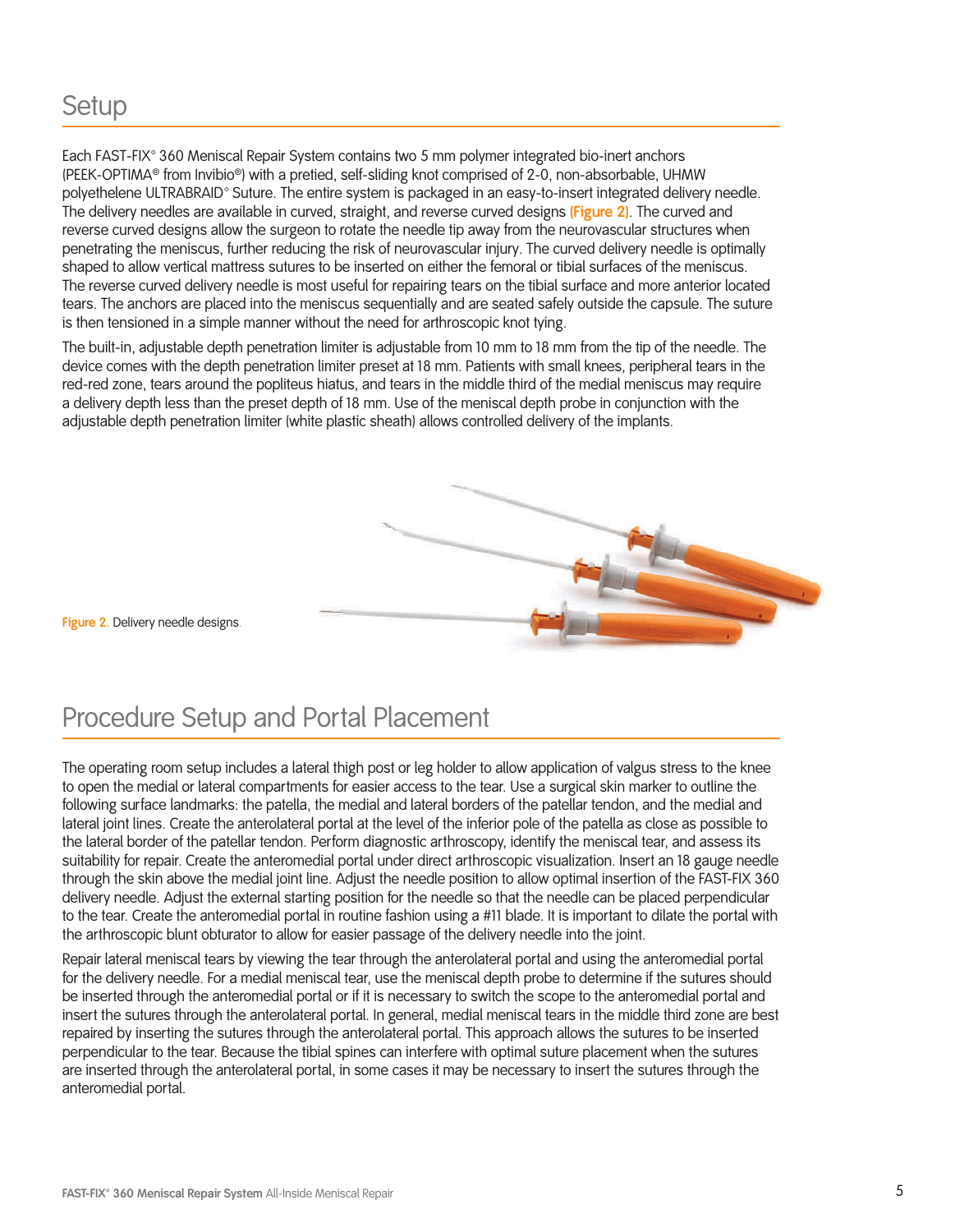

Figure 3. Establish depth limit using the adjustable depth limiter and depth probe.

Figure 4. Use laser marks as a reference



Figure 6.

Introduce the delivery needle into the joint with the tip down against the slotted cannula

### Procedure

Meniscal tear site preparation is essential for biological healing of the tear. Meniscal rasps and/or arthroscopic shavers are used to abrade and excoriate both sides of the tear and the perimeniscal synovium. Once the optimal portal placement is determined and the meniscal tear site is prepared, perform the repair as follows:

- 1. Use the meniscal depth probe to determine the desired depth limit. Place the tip of the probe at the meniscosynovial junction and measure the width of the meniscus at the desired entry point for the delivery needle. In the average size knee a depth of 14 mm is usually adequate. Adjust the depth penetration limiter to the desired length by pressing the depth limiter button (Figure 3). This length can be adjusted outside or inside of the joint. The laser marks on the tip of the needle can also be used as a reference (Figure 4).
- 2. Insert the FAST-FIX° 360 delivery needle into the joint through the appropriate arthroscopic portal. Insertion is facilitated through the use of the slotted cannula (sold separately) (Figure 5).



The slotted cannula eases passage through the fat pad, and the cannula can also be used to help position the tip of the delivery needle at the desired location on the meniscus. Introduce the delivery needle through the slotted cannula into the joint, ensuring that the tip of the needle is pointing down (Figure 6). Once the needle is inside the joint, the slotted cannula may be removed if desired.

Pearl: Hold the delivery needle at the handle and push the slider with the thumb to deploy the implants. Do not advance the deployment slider while introducing the delivery needle into the joint or the implant will deploy prematurely.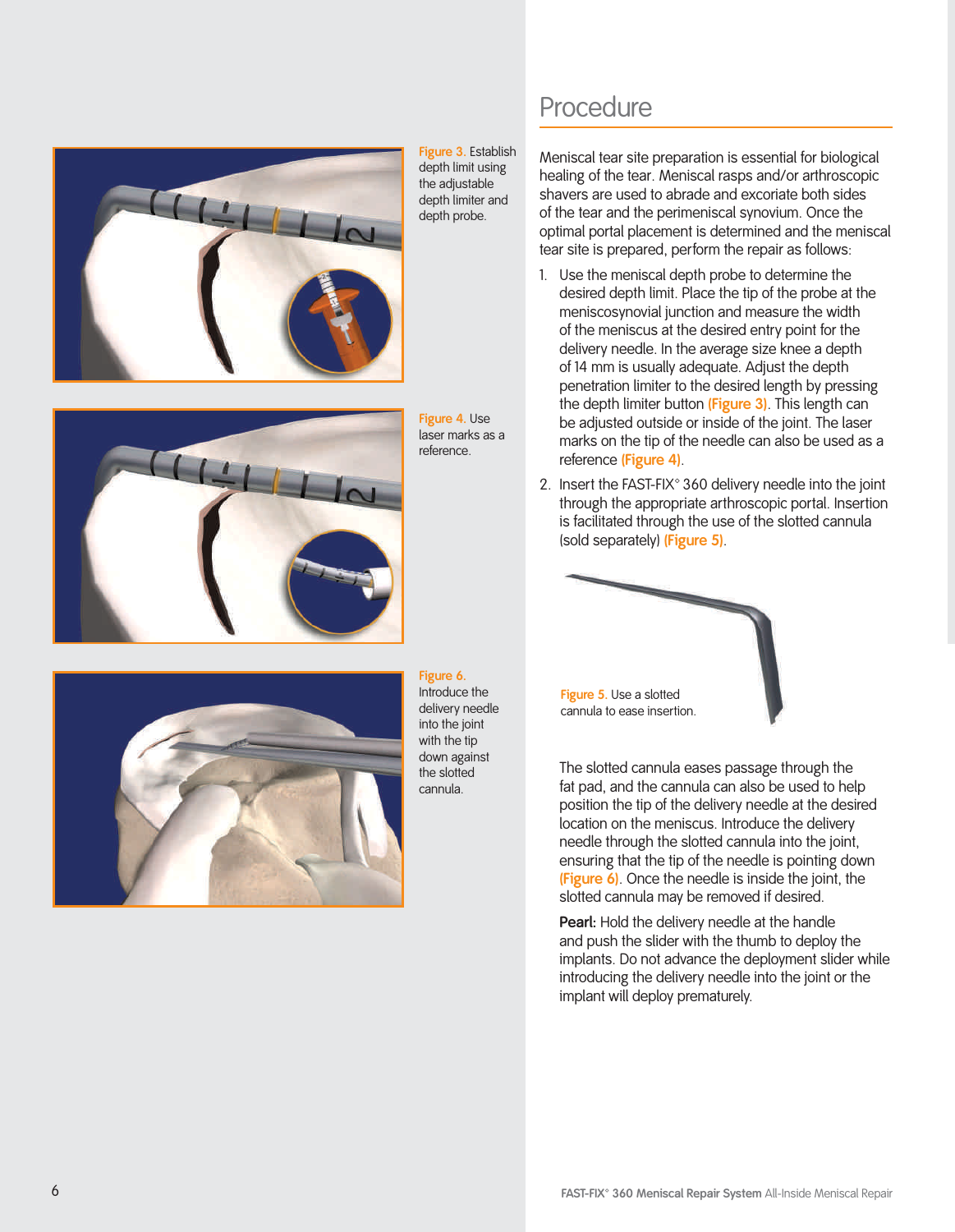

Figure 7. Insert the delivery needle into the meniscus through the capsule.



Figure 8. Keep the delivery needle in position during deployment of the implants.



Figure 9. Push the deployment slider all the way forward to deploy T1.



Figure 10. Withdraw the delivery needle from the meniscus slowly for better suture management.

#### **Vertical Mattress Suture Repair**

3. For a vertical mattress suture repair, place the first implant (T1) on the capsular side of the tear. Insert the FAST-FIX° 360 delivery needle into the capsule or into any remaining meniscal tissue on the capsular side of the tear (Figure 7). Use the slotted cannula to stabilize the meniscus, enhance visualization, and minimize skiving of the delivery needle to ensure more accurate placement of the implants. Position the tip of the slotted cannula at the desired entry point and rotate the cannula away from the direction of the neurovascular structures. Rotating the cannula allows better visualization of the delivery needle tip and directs the needle away from the neurovascular structures. Keeping the delivery needle in position, push the deployment slider all the way forward to deploy T1 (Figures 8 and 9). Proper deployment of the implant is accompanied by a "clicking" sound. For better suture management and to prevent pulling out the second implant (T2), release the deployment slider and slowly withdraw the needle out of the meniscus, keeping the needle inside the slotted cannula (if desired) and within arthroscopic view (Figure 10).

Pearl: Release the slider right after deployment of T1 to allow the "spring back" of the slider to its original position flush with the handle to pick up the T2 implant (Figure 11). Do not slowly release or hold the slider. If the slider does not spring back, the user may manually return the slider to its original position.



Figure 11. Make sure the trigger is flush to the handle prior to deploying T2.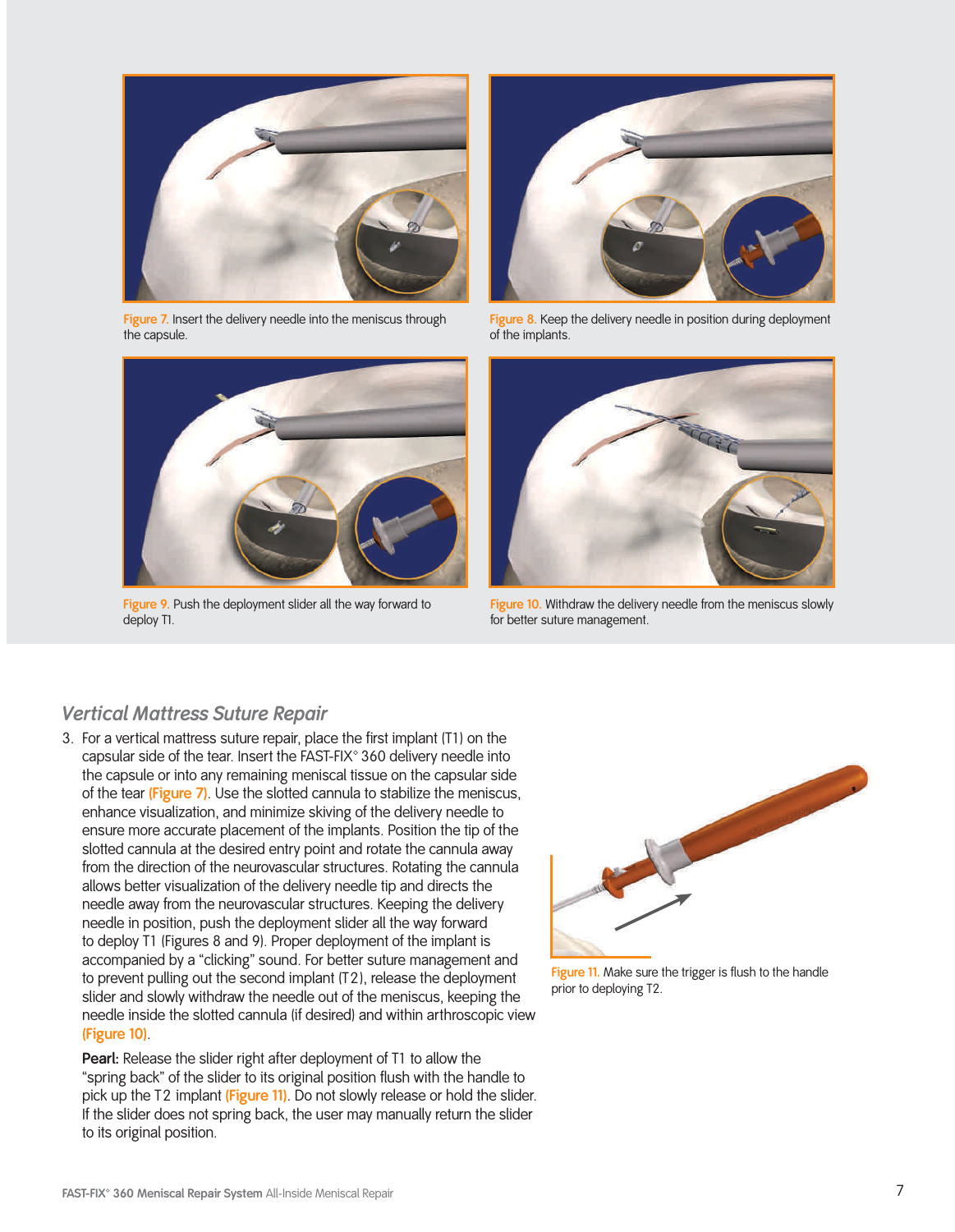

Figure 12. Advance the delivery needle to the preset needle depth limit.



Figure 13. Push the deployment slider all the way forward to deploy T2.



Figure 14. Withdraw the needle from the joint.



Figure 15. Pull the free end of the suture.

Figure 16. Apply tension to the suture to cinch the knot down.

Position the slotted cannula at the desired entry point on the inner meniscal fragment (if desired). The entry point for the second (T2) implant should be at least 5 mm from the tear site. Advance the delivery needle until the depth penetration limiter contacts the surface of the meniscus (Figure 12). Keeping the delivery needle in position, push the deployment slider all the way forward to deploy T2 (Figure 13). As with T1, proper deployment of T2 is accompanied by a "clicking" sound. Slowly withdraw the delivery needle from the joint after deployment of T2 (Figure 14).

**Pearl:** Do not push the deployment slider until the needle is fully penetrated through the meniscus to the preset depth limit or T2 will deploy prematurely.

#### **Horizontal Mattress Suture Repair**

4. For a horizontal mattress suture repair, place the first implant (T1) at the posterior location. Place the delivery needle perpendicular to the tear and a minimum of 5 mm from the tear site on the inner meniscal fragment. Advance the delivery needle until the depth penetration limiter contacts the surface of the meniscus. Keeping the delivery needle in position, push the deployment slider all the way forward to deploy T1. Proper deployment of the implant is accompanied by a "clicking" sound. Release the deployment slider and slowly withdraw the delivery needle out of the meniscus, keeping the needle within arthroscopic view. Position the delivery needle more anteriorly along the meniscal tear site for the insertion of the second limb of the horizontal mattress suture. In general, maintain a minimum width of 8 mm between the two insertion points. Advance the delivery needle until the depth penetration limiter contacts the surface of the meniscus. Keeping the delivery needle in position, push the deployment slider all the way forward to deploy T2. As with T1, proper deployment of T2 is accompanied by a "clicking" sound. Slowly withdraw the delivery needle from the joint after deployment of T2.

Pearl: Do not push the deployment slider until the needle is fully penetrated through the meniscus to the preset depth limit or T2 will deploy prematurely.

5. Remove the delivery needle from the knee, pulling the free end of the suture out of the joint. The free end of the suture is pulled to advance the sliding knot and reduce the meniscal tear (Figure 15). It is normal to encounter firm resistance as the knot is snugged down. It is important to pull the free end of the suture directly perpendicular to the tear site. Wrap the suture around several fingers and use the tibia as a fulcrum to provide a controlled method of tightening the knot. Slowly and steadily apply tension to the suture. In most cases, this steady pulling of the suture will cinch the knot down (Figure 16).

Pearl: If too much resistance is encountered while advancing the knot, use the Smith & Nephew Straight or Curved Knot Pusher/Suture Cutter (sold separately) to help facilitate removing suture laxity.

FAST-FIX° 360 Meniscal Repair System All-Inside Meniscal Repair

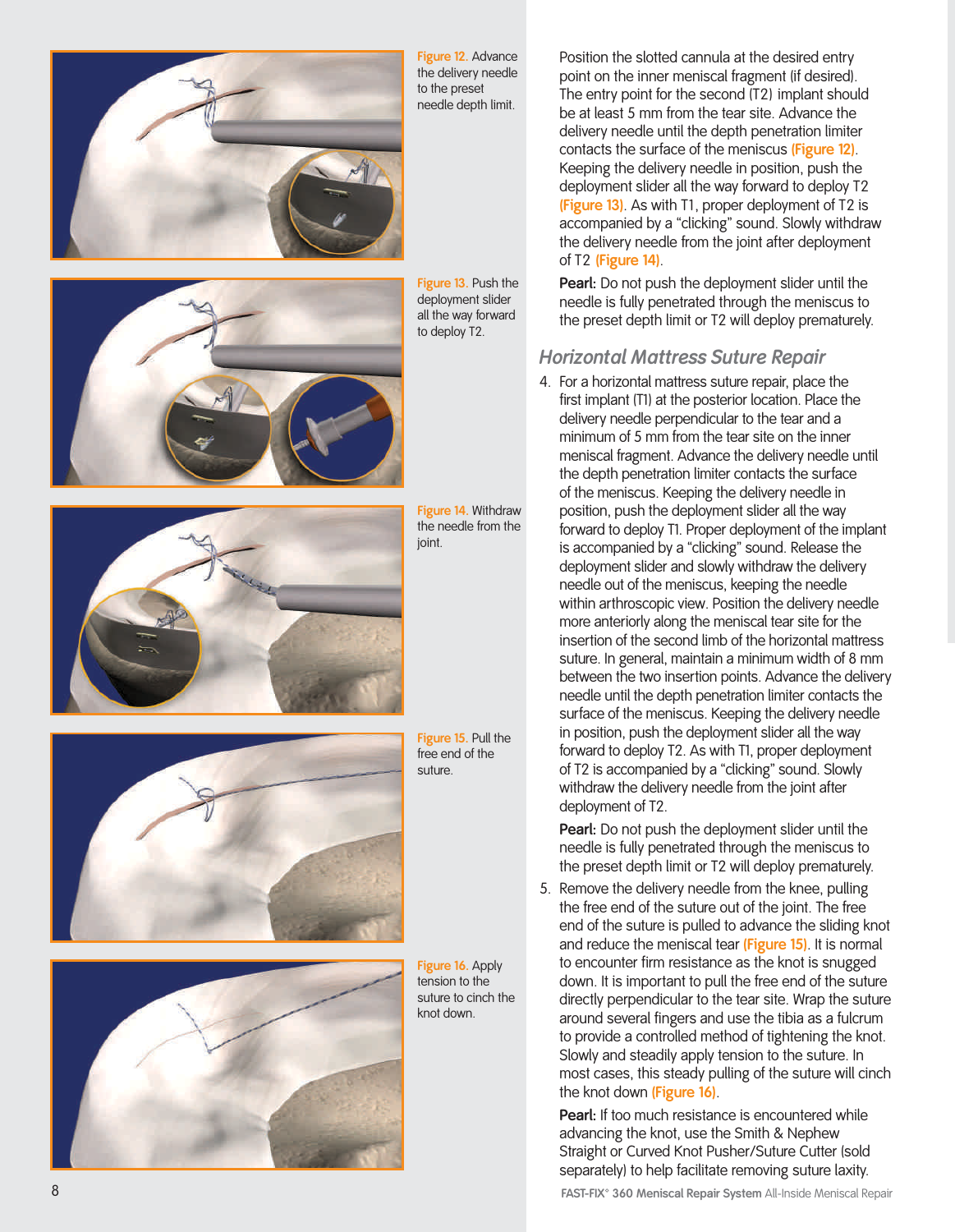

Figure 17. Slide the knot pusher/suture cutter to the knot.



Figure 19. Push the trigger to cut the suture.



Figure 18. Push the knot pusher/suture cutter tip against the knot to recess the knot.



Figure 20. Completed vertical mattress stitch.

- 6. To further tighten the knot and further compress the tear site, thread the free end of the suture through the knot pusher/suture cutter. Both curved and straight knot pushers/suture cutters are available. Use a suture funnel to facilitate threading of the suture.
- 7. While holding the suture taut, gently slide the knot pusher/suture cutter to the knot (Figure 17). The knot pusher should engage the suture in a direct line perpendicular to the repair. A manual suture "pull"/"push" maneuver is suggested, and the knot should be tightened until the desired amount of compression is generated at the tear site.
- 8. Position the tip of the knot pusher/suture cutter against the knot to ensure a 2-3 mm suture tail when the suture is cut. Continuing to hold the suture taut, push the knot pusher/suture cutter tip against the knot. In some cases it is possible to recess the knot into the surface of the meniscus, leaving the tail of the suture flush with the surface of the meniscus (Figure 18). Cut the suture by pushing the trigger forward (Figures 19 and 20). Because of the high strength of the suture, using a small arthroscopic basket punch or scissors to cut the suture often results in the tail of the suture being frayed.
- 9. Place sutures on the tibial side of the tear as well as the femoral side of the tear to reduce puckering of the meniscus. The reverse curved delivery needle is especially useful for placing sutures on the tibial side of the tear.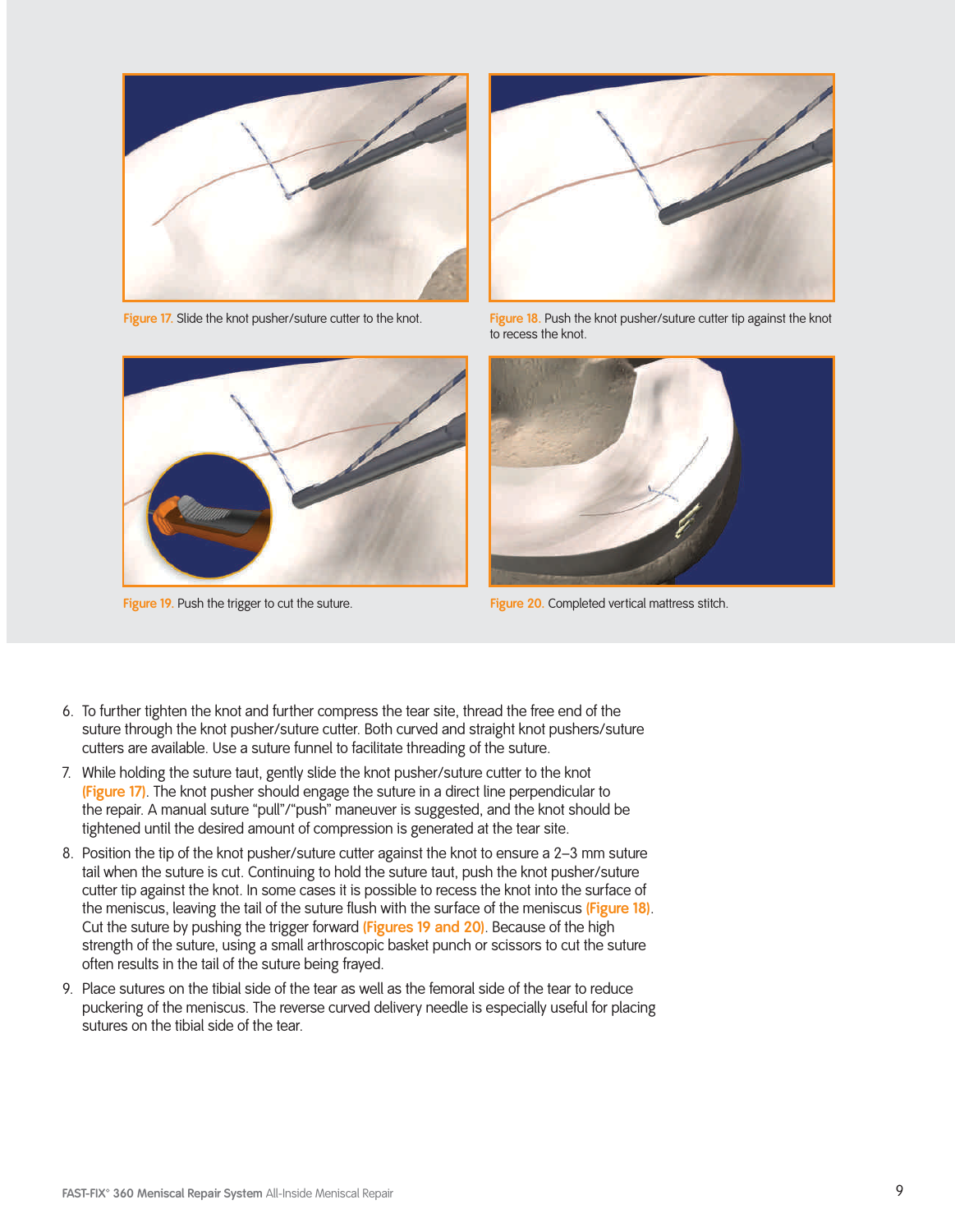### **Postoperative Care**

The FAST-FIX° 360 Meniscal Repair System utilizes a high strength non-absorbable suture and allows the repair to be performed with a vertical mattress suture, which has been shown to be the strongest meniscal repair technique. As a result, the standard rehabilitation protocol used with inside-out repairs can be utilized.

### **Additional Instruction**

Prior to performing this technique, consult the Instruction for Use documentation provided with individual components - including indications, contraindications, warnings, cautions, and instructions.

#### Pearls

- Prepare meniscal tear site properly.
- Choose the portal which most easily allows the delivery needle to be inserted perpendicular to the tear site.
- Set the depth penetration limiter.
- Use curved or reverse curved delivery needles.
- Vertical mattress suture: T1 inserted into the capsular side of the tear; T2 inserted  $\bullet$ on the meniscal side of the tear.
- Hold the device at the handle and push the slider with the thumb to deploy T1 and T2.
- Keep the device in position during deployment of T1 and T2.
- Release slider after deployment of T1 to allow "spring back" of the slider to pick up T2.  $\bullet$
- For better suture management and to prevent pulling out T2, release the deployment slider and slowly withdraw the needle out of the meniscus.
- Thread suture onto the knot pusher/suture cutter with the suture funnel.
- If the knot does not cinch smoothly, it usually requires a steady and more forceful pull, which is  $\bullet$ facilitated by wrapping the suture around several fingers, like a pulley, and applying tension.
- Cinch the knot to obtain the desired degree of compression at the tear site.
- Avoid over-cinching the knot, which can result in puckering of the meniscus or the suture cutting through the meniscus and weakening the repair.
- Alternate divergent femoral side and tibial (tensile) side suture placement optimizes the  $\bullet$ strength of the repair and helps achieve an anatomic repair.
- Consider the reverse curved delivery needle for placing sutures on the tibial surface of the meniscus.
- Place the FAST-FIX 360 delivery needle either through the inferior (tibial) or superior (femoral) surface of the meniscus for optimal strength.
- For the easiest knot sliding and avoidance of the neurovascular bundles, insert the needle perpendicular to the tear using a contralateral approach. Use portals placed adjacent to the patella tendon to facilitate this procedure.
- The pretied, self-sliding knot included in the FAST-FIX 360 Meniscal Repair System slides  $\bullet$ from (T1) to (T2). Therefore, placing T1 further away than T2 facilitates sliding of the knot.
- Maintaining the needle insertion tip within the arthroscopic view at all times avoids potential suture tangling.